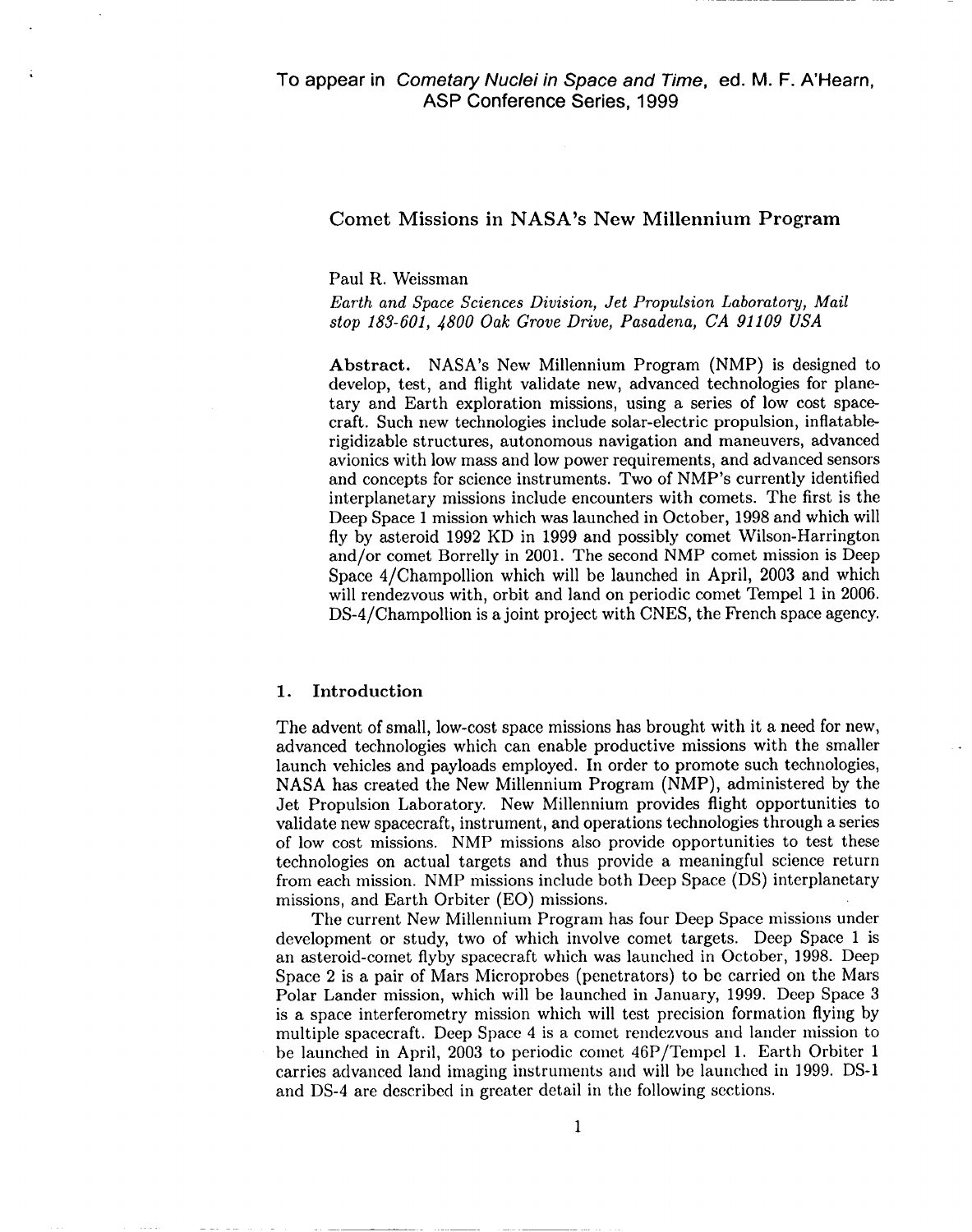# **2. Deep Space 1**

The Deep Space 1 mission is the first of the New Millennium Program and is designed to test a suite of new technologies while performing flybys of an asteroid and a comet. The technologies include solar electric propulsion (SEP, also known as "ion drive"), solar concentrator arrays, autonomous navigation, a small deep space transponder, a Ka-band solid state amplifier, low power electronics, multifunction structure, beacon monitor operations, and the two science instruments described below.

The DS-1 spacecraft was launched successfully on October 24, 1998 on a Delta 7326 expendable vehicle. As of this writing (October, 1998) the spacecraft was performing well and two of the new technologies, the solar concentrator arrays and the small deep space transponder, had already been validated. The target of DS-1 is 1992 KD, a near-Earth asteroid with a perihelion distance of 1.33 AU and an orbital period of 3.58 years. The asteroid is believed to be 2 to 5 km in diameter. Its spectral type has not yet been identified and little is known about its physical properties. An Earth-based observational program is underway to characterize the asteroid.

The DS-1 trajectory is shown in Figure 1. The asteroid flyby will occur on July 29, 1999. Because of cost concerns, the DS-1 primary mission does not include a comet flyby, as was originally intended. However, if the spacecraft remains healthy, an extended mission is possible. Depending on available resources, the extended mission could be to periodic comet 107P/Wilson-Harrington and/or to 19P/Borrelly. The encounter with Wilson-Harrington would be in January, 2001, and with Borrelly in September, 2001. Flyby distances for the comet encounters are still to be determined, based on an assessment of the spacecraft's survivability as it passes through the cometary comae. P/Borrelly is a typical, active, Jupiter-family comet whereas P/Wilson-Harrington appears to be a near-extinct nucleus, and, in fact, was independently discovered and numbered as asteroid 4015 (Bowell, 1992).

#### **2.1. Deep Space 1 Science Payload**

The DS-1 science payload is shown in Table 1. The Miniature Integrated Camera/Spectrometer (MICAS) combines two visible imaging channels, and individual ultraviolet and infrared imaging spectrometers. The four instruments share a single 10-cm aperture telescope, though the effective focal length of each optical system differs. The visible detectors are a  $1024 \times 1024$  CCD with an IFOV of 13 microradians ( $\mu$ rad) per pixel and a 256 x 256 APS sensor with IFOV of 18  $\mu$ rad per pixel. The APS, or Active Pixel Sensor, is an advanced CMOS device that includes the timing and control electronics on the same chip with the detector. Both the CCD and the APS sensors operate between 5,000 and 10,000 A.

MICAS's two imaging spectrometers cacll operate in "push broom" mode where one dimension of the detector array provides columns of spatial resolution, and the perpendicular direction provides rows of spectral resolution. The second spatial dimension is then achieved by scanning the instrument FOV across the target at a uniform rate. The ultraviolet spectrometer uses a  $35 \times 164$  pixel array and operates between 800 and 1850 Å, with a spectral resolution of 21 Å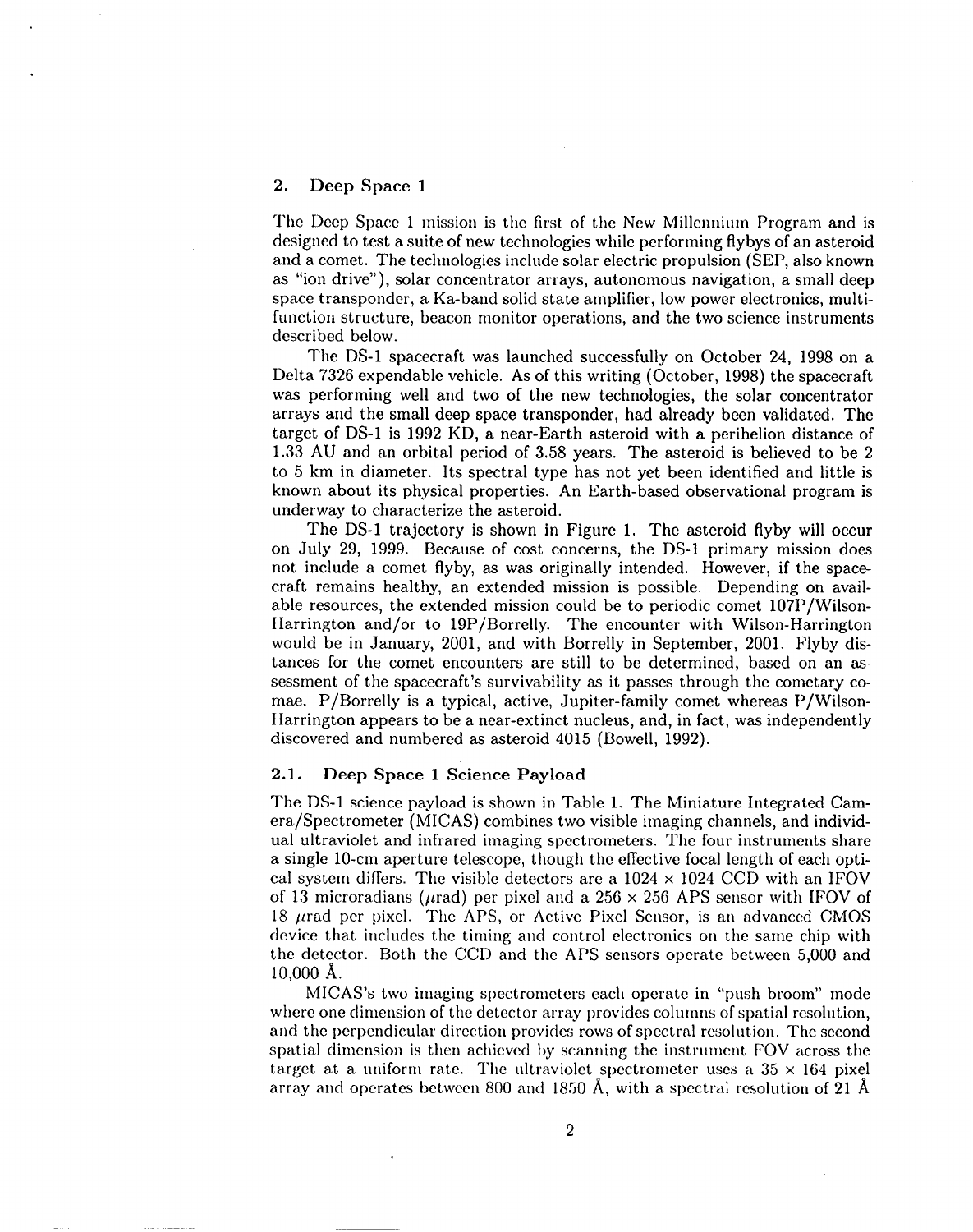

Figure 1. Heliocentric trajectory for the Deep Space 1 mission. The primary mission ends on September 18, 1999, following the flyby of asteroid 1992 KD on July 29, 1999. However, if funds are available, an extended mission to Comet Wilson-Harrington and/or to Comet Borrelly is a possibility. Dotted portions of the spacecraft trajectory indicate times when the ion engine is not operating.

Table 1. Deep Space 1 Science Payload

| Name                        | Instrument type                                             | Technology provider                                                                           |
|-----------------------------|-------------------------------------------------------------|-----------------------------------------------------------------------------------------------|
| <b>MICAS</b><br><b>PEPE</b> | UV/Visible/IR imager<br>Plasma ion/electron<br>spectrometer | Jet Propulsion Laboratory<br>Southwest Research Institute &<br>Los Alamos National Laboratory |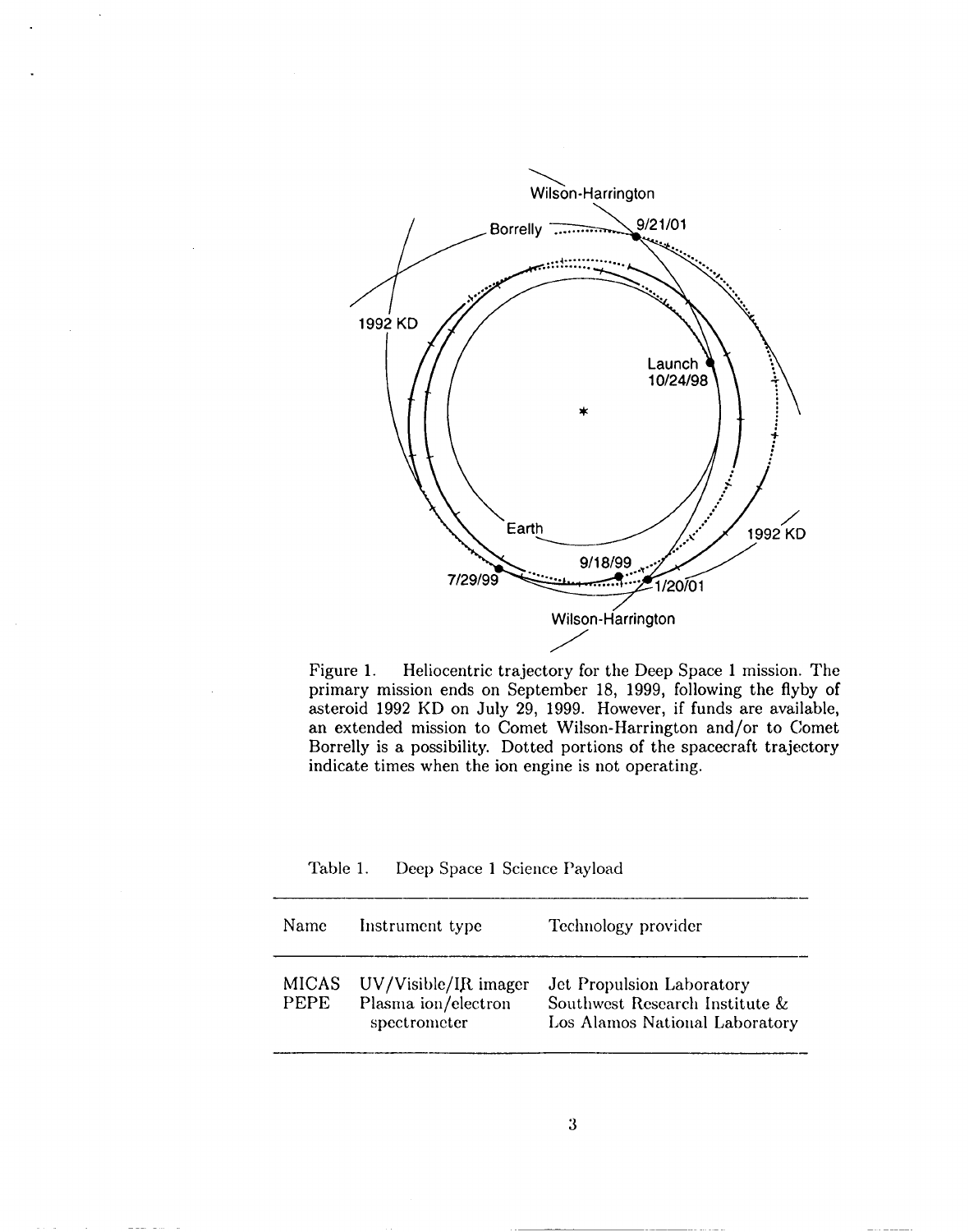and a spatial resolution of  $316 \mu$ rad per pixel. The infrared spectrometer uses a  $256 \times 256$  array and covers the wavelength range from 1.2 to 2.4 microns ( $\mu$ m), with a spectral resolution of 0.012  $\mu$ m and a spatial resolution of 53  $\mu$ rad per pixel. The MICAS instrument weighs 12 kg.

MICAS will obtain visible images of the asteroid and the comet nucleus (if there is an extended mission for DS- 1) during each flyby, allowing determination of the size, shape, rotational parameters, albedo, and surface morphology of each target. At the same time, the imaging spectrometers will obtain multi-spectral maps of the targets which will make possible the identification of compositional units on the surface of each target as well as species in the cometary coma.

The Plasma Experiment for Planetary Exploration (PEPE) is an integrated ion and electron spectrometer which will determine the 3-dimensional plasma distribution over a field-of-view of 8.8 steradians (70% of the sky). Using electrostatic sweeping, PEPE will achieve resolutions of 45° in azimuth and 5° in elevation. PEPE will measure the energy spectrum of electrons and ions from 3 eV to 30 keV per unit charge with  $5\%$  resolution. PEPE will also measure ion mass in the range from 1 to 135 amu per unit charge at a mass resolution of  $5\%$ . The instrument includes a low-power consumption, low-mass rnicrocalorimeter, provided by Stanford University, to help understand plasma/surface interactions. The complete integrated instrument weighs 6 kg.

PEPE will also be used to monitor the plasma environment generated by the SEP engine. In addition, a diagnostic package consisting of a quartz crystal microbalance, two calorimeters, a retarding potential analyzer, a Langmuir probe, a search coil magnetometer, a plasma wave spectrometer, and a flux gate magnetometer will provide environmental monitoring. This package may **also** be used to measure the solar wind interaction at the asteroid and the comet.

#### 2.2. **Deep Space 1 Spacecraft**

The Deep Space 1 spacecraft is shown in Figure 2. The 3-axis stabilized spacecraft has a dry mass of 373 kg and is about 1.5 meters high. It carries 81.5 kg of xenon propellant for the single 30-cm SEP engine and 31 kg of hydrazine for attitude control. The ion engine is steerable and generates a continuous thrust of 20–90 millinewtons, while the 8 hydrazine thrusters provide 1 newton force each. The solar concentrator arrays generate 2.5 kilowatts at 1 AU (beginning of mission); 400 watts are used to power the spacecraft and the remainder is used to power the SEP engine. The engine is throttleable in discrete steps from 0.6 kW up to full power. The telecom system utilizes X-band uplink and downlink operating through the high gain antenna and three low gain antennas. In addition a Ka-band downlink is one of the technology experiments on the spacecraft. The spacecraft's central computer uses a 25 MHz RAD-6000 CPU with 128 Mbytes of main memory and 16 Mbytes of non-volatile storage.

# 3. **Deep Space 4/Champollion**

The Deep Space 4/Champollion mission is designed to test and validate technologies for landing on and anchoring to small bodies, and sample collection and transfer, in preparation for future sample return missions from comets, asteroids, and satellites. In addition, DS-4 will test technologies for advanced, multi-engine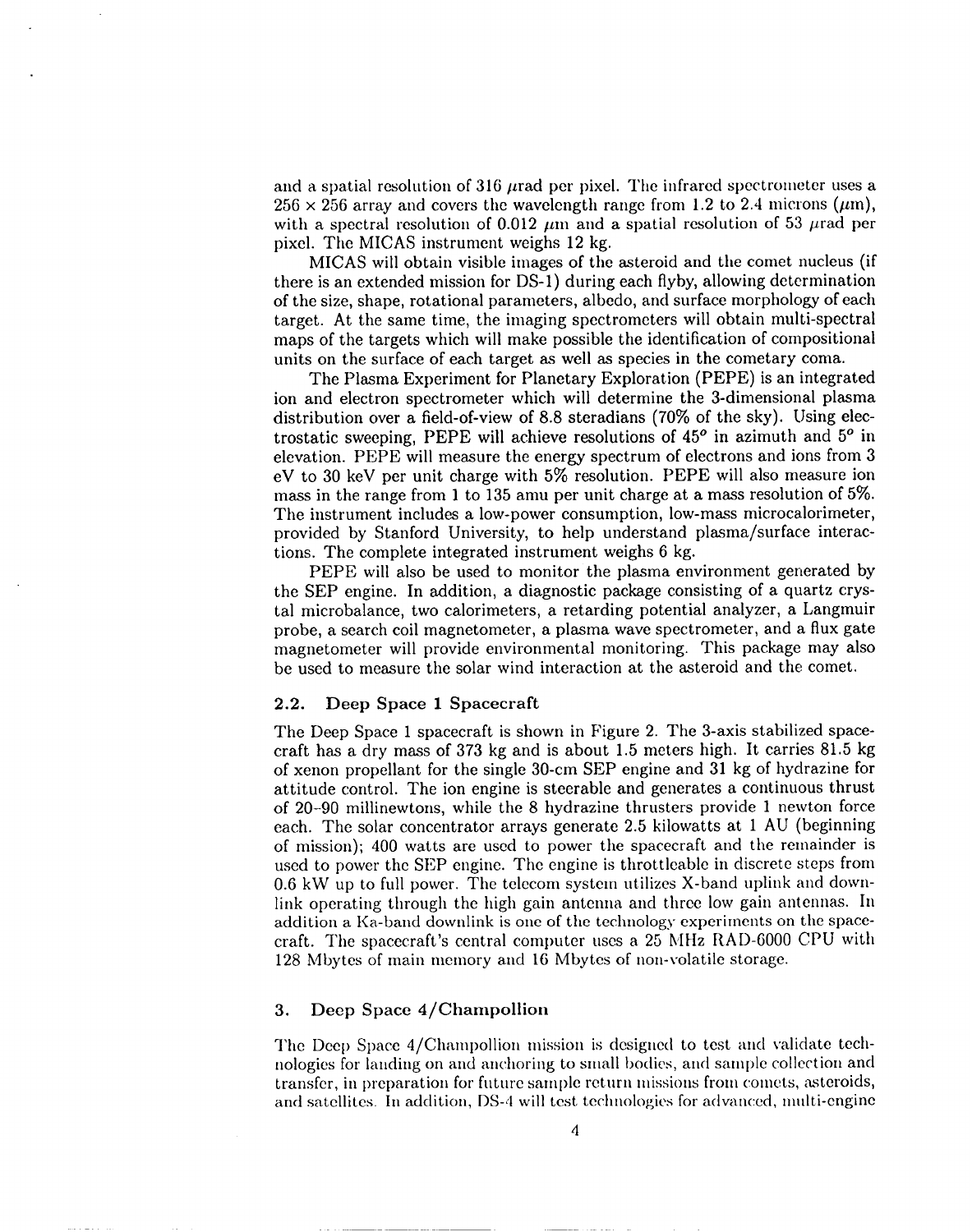

Figure 2. Deep Space 1 spacecraft in launch configuration showing major subsystems and instruments.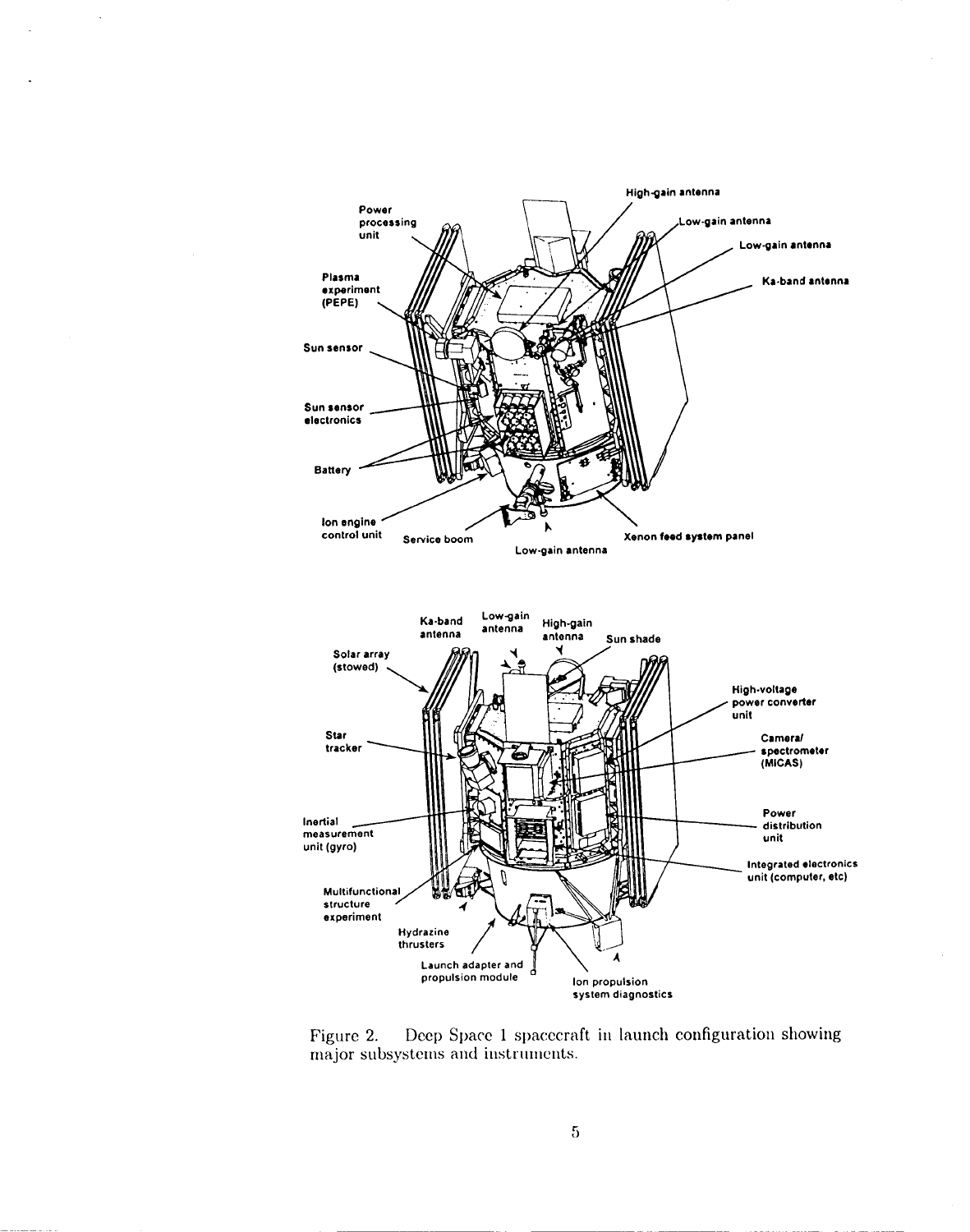

Figure 3. Heliocentric trajectory for the Deep Space 4/Champollion mission. Rendezvous with Comet Tempel 1 occurs post-perihelion at 2.8 AU in April, 2006, and the landing on the comet nucleus occurs in September, 2006 at 3.4 AU. Dotted portions of the trajectory inclicate times when the ion engines are not operating.

solar electric propulsion systems, inflatable-rigidizable solar arrays, autonomous navigation and precision guidance for landing, autonomous hazard detection and avoidance, and advanced integrated avionics and packaging concepts.

Deep Space-4 /Champollion consists of two spacecraft: an orbiter/carrier vehicle which includes the multi-engine SEP stage, and a lander, called Chanlpollion, which will descend to the surface of the cometary nucleus (Jean Francois Champollion was the Egyptologist who translated the Rosetta stone in 1824). Deep Space 4/Champollion is a joint project between NASA and CNES, the French space agency.

The Deep Space 4/Champollion trajectory is shown in Figure 3. DS-4/Champollion will be launched in April, 2003 on a Delta 7925 expendable vehicle. The spacecraft will rendezvous with and orbit periodic comet Tempel 1 in April 2006, and will deploy a 160 kg lander to the nucleus surface in Septemer, 2006. Rendezvous occurs post-perihelion at a heliocentric distance of 2.8 AU, and the landing occurs at 3.4 AU. The lander will operate for approximately 80 hours on the nucleus surface, making measurements with its suite of scientific instruments.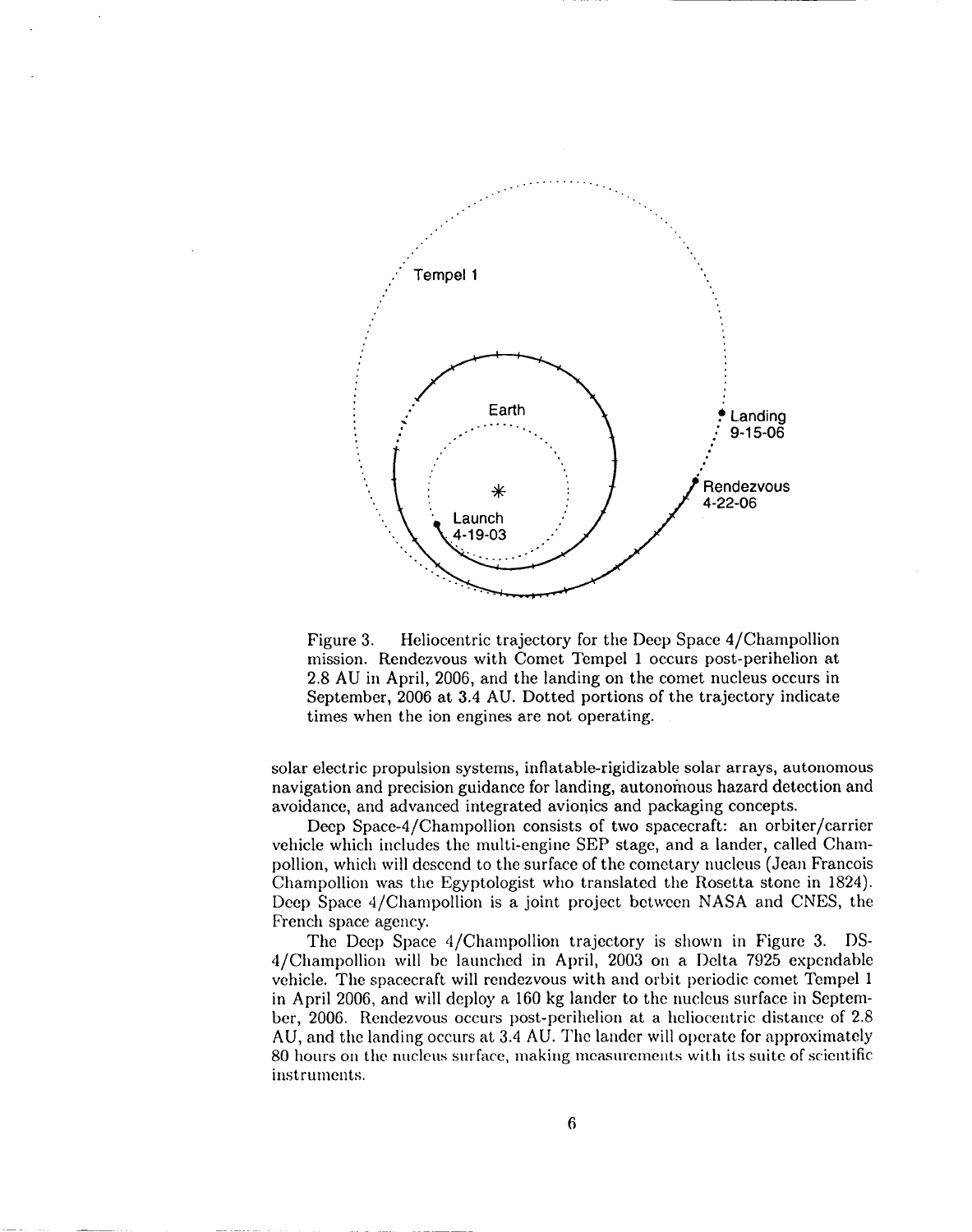Periodic comet 46P/Tempel 1 is a typical Jupiter-family, short-period comet with a perihelion distance of  $1.50$  AU and an orbital period of  $5.50$  years. The comet nucleus is believed to be approximately  $7.8 \times 5.6$  km, assuming an albedo of 0.04 (Lamy, 1998), and rotates in 25-40 hours. Gas production near perihelion has been measured at  $1.1 \times 10^{28}$  molecules sec<sup>-1</sup> (A'Hearn et al., 1995). An observational program to characterize the comet more completely is underway.

Several options are available for the DS-4/Champollion mission. Given sufficient resources (i.e., funding, launch vehicle payload capability), the spacecraft could collect a sample of cometary material for return to Earth. The lander is capable of taking off from the nucleus surface carrying a sample return cannister, and then autonomously rendezvousing with the orbiter/carrier vehicle in orbit around the nucleus. The sample would be maintained at cryogenic temperatures and would be returned in a hermetically sealed re-entry capsule in 2010. A somewhat lesser goal is to take off from the nucleus surface and rendezvous with the carrier spacecraft in orbit around the nucleus in order to demonstrate some but not all of the elements of a sample return technology program. At present, both of these options are under consideration.

# **3.1. Deep Space 4/Champollion Science Payload**

The Champollion lander instruments, Principal Investigators, and their institutions are shown in Table 2. The Chemical Analysis of Released Gas Experiment (CHARGE) is a gas chromatograph mass spectrometer. Cometary samples will be placed in a pyrolysis oven where they will be heated from ambient temperature to 700"C. Evolved gases from the sample will be analyzed directly during the pyrolysis cycle and a portion of the gases will be trapped for subsequent analysis by the gas chromatograph mass spectrometer. The gas chromatograph uses helium as the carrier gas. Two separate trap systems will be used to sample trace molecules. Noble gases and isotope ratios of common elements will be measured. Simple molecules will be directly detected by CHARGE while molecules of the complexity of amino acids will be identified through identificaticm of their pyrolysis products. CHARGE is also equipped with a port to collect and analyze coma gases while the lander is still in orbit around the nucleus, prior to landing. Compositional data acquired during orbital operations will aid in the selection of the landing site.

The Champollion Infrared and Camera Lander Experiment (CIRCLE) consists of three near-field cameras with fields of view of 23° each, plus a microscope which incorporates a near-infrared spectrometer. One near-field camera is mounted on the drill assembly and images the drill site. This camera also includes a small light so that drilling operations can be monitored at night as the nucleus rotates. The other two cameras arc pointed so that they view the area around the deployed CPPP physical properties probes. The cameras will use  $1024 \times 1024$  detector arrays, either CCDs or APSs (active pixel sensors) and cover the wavelength range from 4,000 to 10,000 A.

The combined microscope/spectrometer is mounted on the instrument table next to the sample collection drill. The drill is designed to take cometary samples and press them against a sapphire window where they can be viewed by the microscope/spectrometer. Following viewing, the samples are transferred to the CHARGE ovens for compositional analyses. The visible channel of the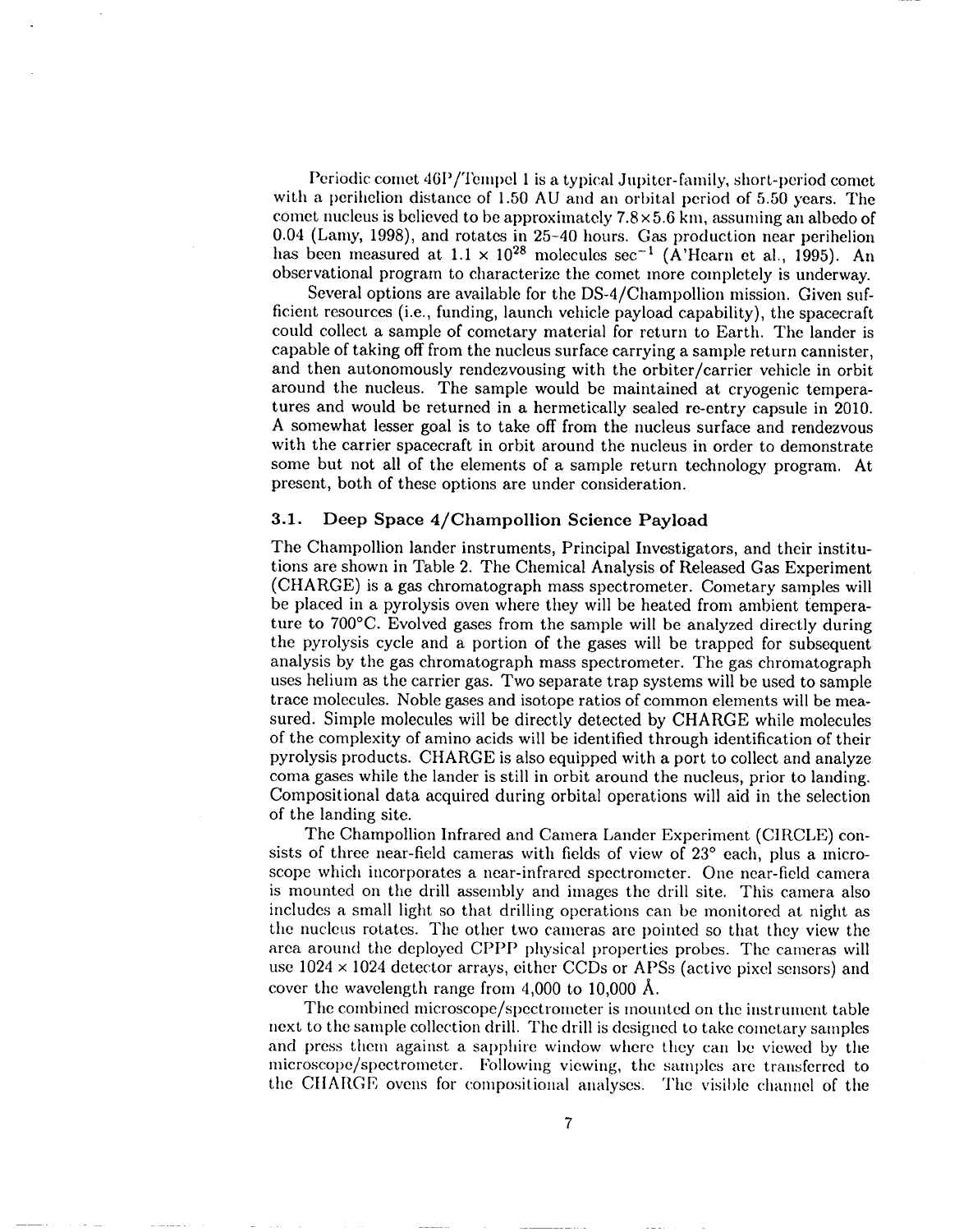Table 2. Deep Space 4/Champollion Science Payload

| Name          | Instrument type                        | P.I./Institution                        |
|---------------|----------------------------------------|-----------------------------------------|
| <b>CHARGE</b> | Gas chromatograph/mass<br>spectrometer | Paul Mahaffy/NASA-GSFC                  |
| <b>CIRCLE</b> | Near-field cameras/microscope          | Roger Yelle/Boston University           |
| <b>CIVA</b>   | Panoramic and stereo cameras           | Jean-Pierre Bibring/IAS                 |
| <b>CPPP</b>   | Physical properties probes             | Thomas Ahrens/Caltech                   |
| GR/NS         | Gamma-ray/neutron<br>spectrometer      | NMP technology validation<br>experiment |
| <b>NAC</b>    | Narrow angle camera (orbiter)          | Navigation subsystem                    |
| WAC           | Wide angle camera (orbiter)            | Navigation subsystem                    |

microscope uses the same  $1024 \times 1024$  detector as the near-field cameras, and the optical system provides a magnification of  $4 \times$ . The IR spectrometer uses a cooled 256  $\times$  256 HgCdTe detector. The wavelength range of the spectrometer is 1.0 to 4.0 microns with a spectral resolution of 10 cm<sup>-1</sup>. Both the microscope and the spectrometer have their own internal illumination.

The Charnpollion Infrared and Visible Analyzer (CIVA) consists of seven panoramic cameras with fields of view of 70° each, mounted at 60" intervals around the periphery at the top of the lander, with one location housing a stereo pair. The cameras use  $1024 \times 1024$  frame-transfer CCDs yielding an IFOV of 1.2 mrad/pixel with wavelength coverage from  $4,500$  to  $9,500$  Å. The large FOV allows the cameras to view from the base of the lander to the horizon in a 360° panorama; the spatial resolution at the base of the lander is  $\sim$ 2 mm per pixel.

The Champollion Physical Properties Probe (CPPP) consists of a pair of instrumented probes mounted on deployable arms, which will measure the physical properties of the nucleus surface, including hardness, friction, temperature, thermal conductivity, and thermal diffusivity versus depth. Each probe is approximately 1 cm in diameter and 20 cm long. Each probe contains four platinum resistance thermometers (PRTs), a friction sleeve, and a bar code reader for measuring depth of penetration. The probes are deployed following landing and are driven into the comet surface using momentum-compensated electric hammers. The capability exists to send small heat pulses into the nucleus surface using the PRTs and then to observe the decay of each heat pulse. Also, strain gauges mounted on the deployment arms allow monitoring of forces and torques imposed on the comet by the sample collection drill. CPPP sensors may also bc included in the lander's central anchoring spike (see below).

Plans also exist to fly a Ncw Millennium Program miniature gamma-ray and neutron spectrometer  $(GR/NS)$  as a technology validation experiment. The spectrometer experiment will be procured through a competitive process which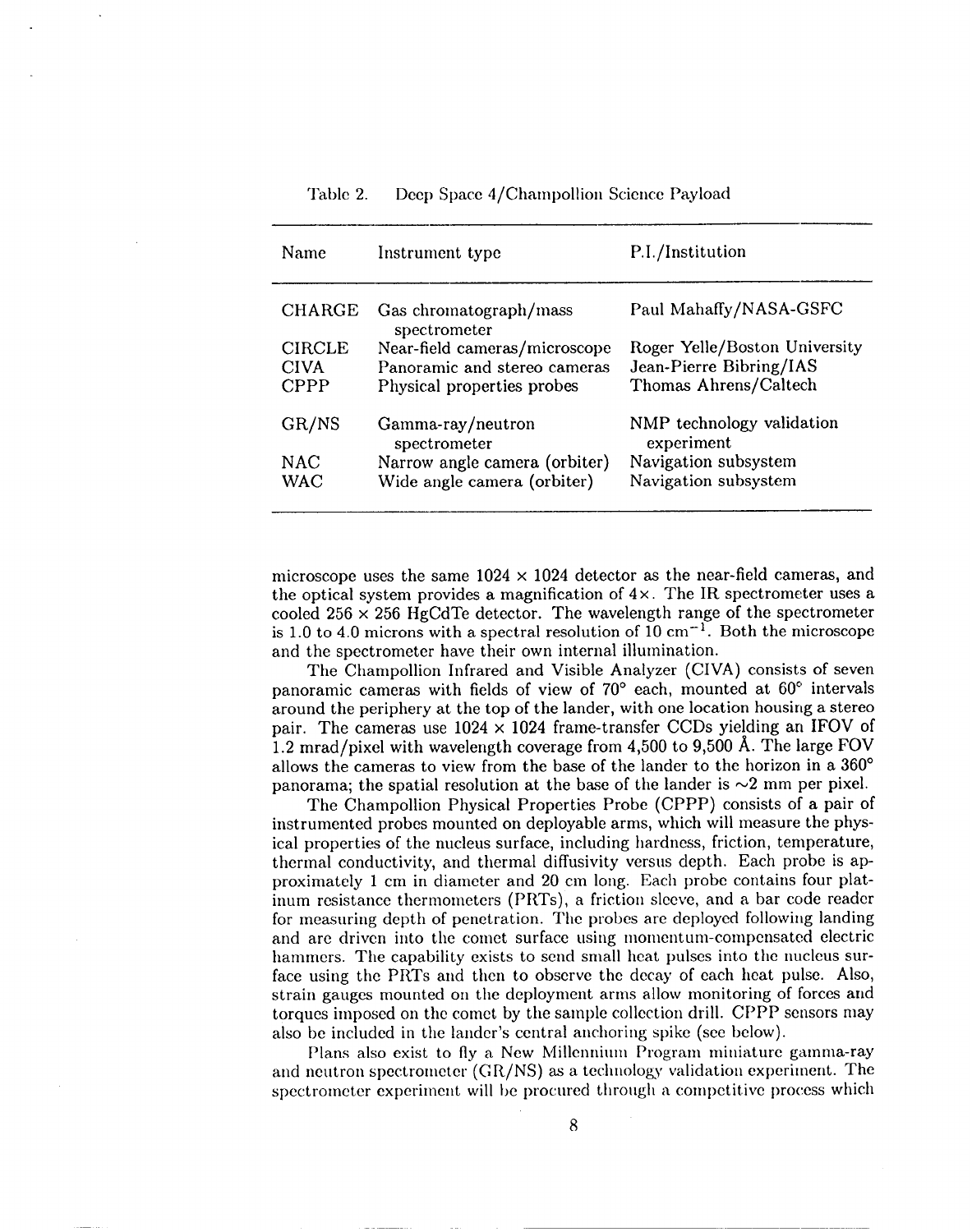is currently underway. The GR/NS will operate continuously during the orbital phase of the mission to help select a landing site that has optimum access to icy (i.e., hydrogen-rich) cometary material beneath the expected hydrogen-poor refractory crust of P/Tempel 1. The GR/NS will also operate continuously on the nucleus surface during the landed mission and return bulk compositional measurements on cosmogenically important elements such as H, C, O, Si, Fe, Ti, K, Th, Ca, and Mg.

The sample acquisition and transfer mechanism (SATM) is provided by Honeybee Robotics and consists of a 1.l-meter long drill which collects samples and transfers them to both CIRCLE and CHARGE. Also, located in the drill head is a  $Cs^{137}$  radioactive source which will be sensed by the gamma-ray spectrometer and which can be used to estimate the density of the cometary material as the drill descends beneath the surface.

In addition, the DS-4/Champollion orbiter will carry narrow and wideangle CCD cameras for navigation and for mapping the nucleus surface and candidate landing sites from orbit. The narrow angle camera will have a FOV of approximately 1.3° and will provide a spatial resolution of approximately 1.2 meters per pixel from an altitude of 50 km. The wide angle camera will have a FOV of  $\sim$ 12°. Each camera will have a 1024  $\times$  1024 CCD, an 8-position filter wheel, and a closeable cover for dust protection. The NAC and WAC cameras will be mounted on a two-axis scan platform on the orbiter spacecraft. A technology experiment to be flown with the WAC will use autonomous software to detect changes in the comet such as outbursts or even disruption events, and then initiate a response by the spacecraft which would include both hazard avoidance and additional science data taking.

The DS-4/Champollion spacecraft may also carry some form of dust impact/accumulation sensor in order to monitor the particle environment during the rendezvous mission and to assess any potential damage to the spacecraft subsystems. A Science Team will be selected by NASA and CNES through an open, competitive process to validate and archive data taken with the orbiter cameras, the GR/NS, and other engineering/technology subsystems.

#### 3.2. Champollion Lander Scenario

When deployed from the orbiter, the lander will maneuver autonomously to the selected landing site, using a scanning lasser altimeter for surface topography recognition and positioning. In addition, a technology experiment to be carried onboard consists of a descent camera with a  $\sim70^{\circ}$  FOV, which will use feature recognition software to provide navigational inputs to the lander computer.

Upon touchdown, at a vertical velocity of 0.25 m sec<sup>-1</sup> or less, the lander will fire a 3-meter long, telescoping spike into the nucleus surface. The spike is designed to anchor the lander to the surface in a variety of possible topographies and surface materials properties. If the cometary surface is hard, the anchor will only deploy a short distance, whereas if the surface is soft, it will deploy to its full length and will also extend capture devices outward into the surrounding material. Anchoring is required to allow drilling in the very low gravity cometary environment.

Surface operations with the lander are expected to last 80 hours, during which the landing site will be repeatedly photographed by CIVA and CIRCLE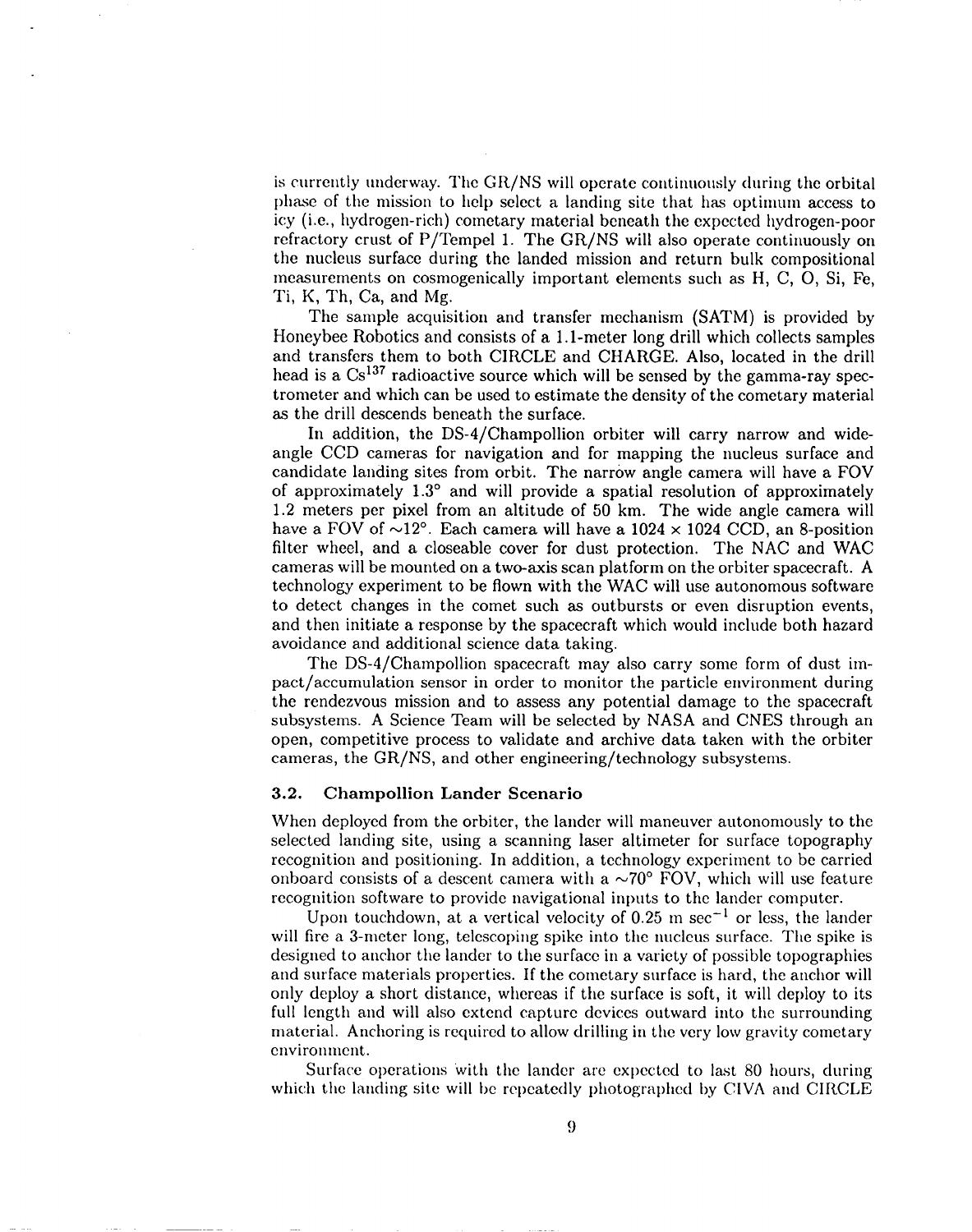and multiple samples will be collected and analyzed by CIIARGE and CIRCLE. The minimum requirement is to collect at least three samples: one from the surface and one each from depths of 20 and 100 cm. However, the nominal plan is to collect and analyze as many samples as possible from multiple drill holes during the 80 hours of surface operations. The SATM drill mechanism is mounted on an indexing circle which allows it to rotate to multiple drill holes at a single location. In addition, the entire lander is designed to rotate on its anchored base to permit selection of optimum drilling sites around the lander.

The CPPP sensors and the GR/NS will operate continuously over the 80 hours. The data obtained by the lander will be relayed to the orbiter and then back to Earth where the Science Team will use the knowledge gained early on to update later lander sequences. At the end of the 80 hours, the upper half of the lander will separate from the lower, anchored section and take off from the surface. Current plans call for the lander to rendezvous with the orbiter and to fly in formation with it.

## 3.3. Deep Space 4/Champollion Spacecraft

The DS-4/Champollion orbiter/carrier spacecraft is shown in Figure 4. The spacecraft consists of three stacked modules. The lower module holds the three 30-cm diameter SEP engines and a central tank holding 330 kg of xenon propellant for the engines (The 330 kg of xenon is the amount required for the rendezvous and landing mission only; sample return to Earth would require ap proximately 30% more xenon propellant). The SEP engines are steerable and are powered by 9 kilowatt solar arrays (end-of-mission). The lightweight solar arrays inflate following launch and deploy to their full width, then becoming rigidized structures. The arrays have one axis of articulation. As with the xenon propellant, the solar arrays are sized for the rendezvous mission; larger arrays would be required for the sample return option.

The solar arrays are mounted to the central module which also carries the spacecraft avionics in eight external bays mounted around its periphery. Also mounted on the central module is the fixed, 1,3-meter diameter high gain antenna and the scan platform with two axes of articulation, holding the NAC and WAC cameras. The scan platform will permit viewing of  $2\pi$  steradians (50% of the sky) without the necessity for reorienting the orbiter spacecarft. The telecom subsystem consists of X-band uplink and downlink with Earth, and S-band between the orbiter and the lander

The upper module houses the attitude control system including the hydrazine propellant tanks and the thruster assemblies. Twelve l-newton, hydrazine thrusters provide attitude control and small propulsive maneuvers. The attitude control system also includes wide-field star cameras, sun sensors, and an inertial measuring unit (gyro).

The Champollion lander is mounted at the top of the upper module. If the sample return option is included in the Deep Space 4/Champollion mission, the re-entry capsule for returning the sample to Earth will be carried inside the upper module. The total dry mass of the carrier spacecraft is 470 kg and it contains 45 kg of hydrazine propellant in addition to the 330 kg of xenon and the 160 kg lander.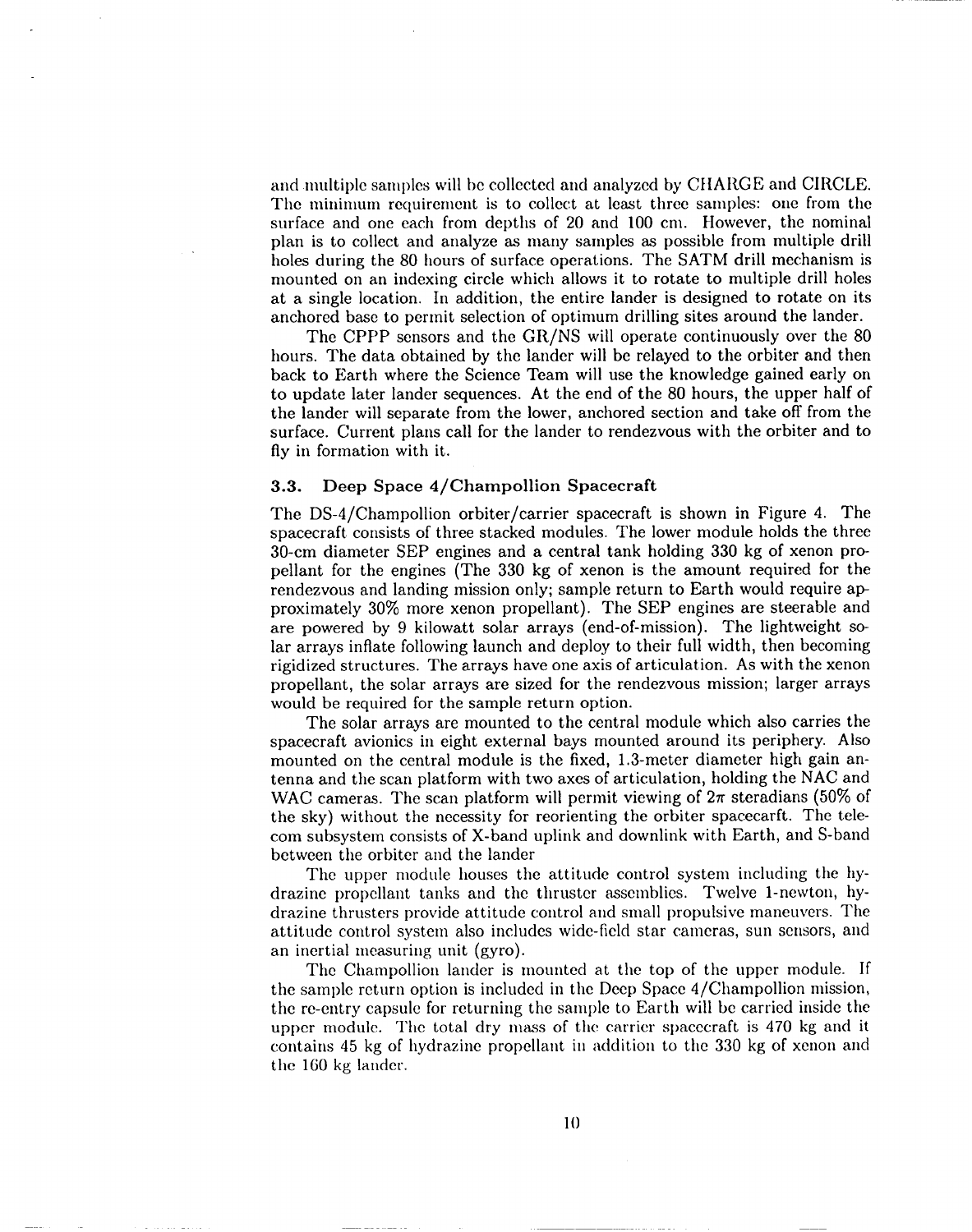

Figure 4. Deep Space 4 orbiter/carrier spacecraft showing major subsystems. Some elements of the design, such as the scan platform with the NAC and WAC cameras, are not yet shown in the drawings. The scan platform will be mounted to the electronics bay opposite to the high gain antemm.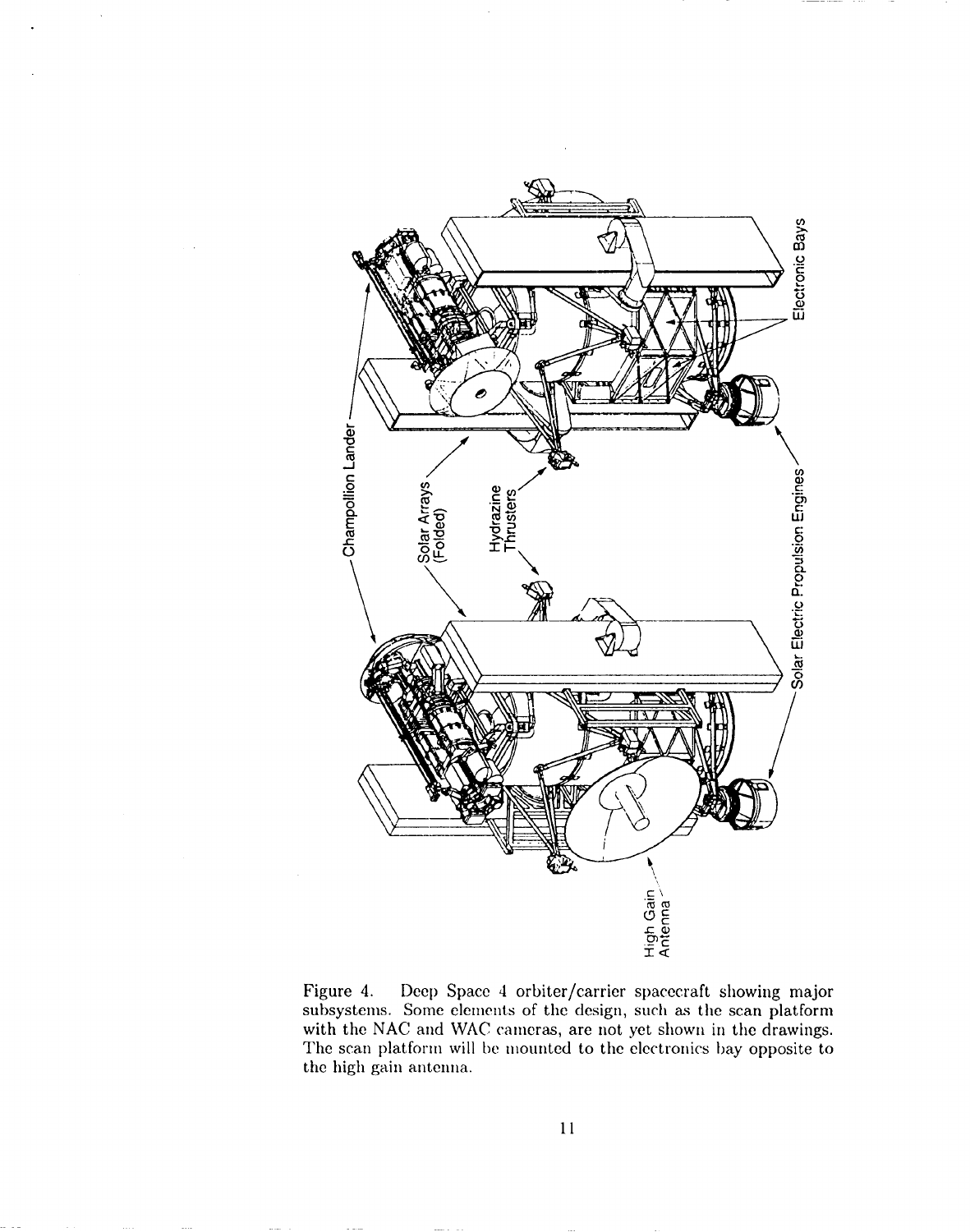The Champollion lander spacecraft is shown in Figure 5. The lander has a dry rm.ss of 145 kg, carries 15 kg of cold gas (nitrogen) for attitucie control, and stands about 1.5 meters high. The lander is constructed around the central anchoring spike which consists of three telescoping sections, each about a meter long. The spike sections are designed to swage together at deployment, resulting in a rigid anchor to the nucleus surface. If the nucleus surface is particularly soft, a broad, conical, 0.75-meter diameter "snowshoe" at the base of the lander prevents it from sinking in too far.

Several of the scientific instruments (CHARGE, the CIRCLE microscopespectrometer, and the GR/NS technology experiment) are mounted on the instrument table just above the snowshoe. This table plus the entire upper body of the lander is designed to rotate so that the drill can be moved to the most opportune drilling sites around the lander, and so that the CIVA stereo pair cameras can image the entire 360° panorama in stereo. The CPPP probes will be mounted on deployable arms (not shown in Figure 5) which will be mounted to the anchored base of the lander around the snowshoe.

Science instrument electronics are carried in horseshoe-shaped trays which fit around the central spike housing, just above the instrument table. Spacecraft avionics are in trays above that and spacecraft batteries are in trays mounted at the top of the stack. The lander is powered by primary batteries with 6,900 watt-hours of energy at deployment from the orbiter. Above the battery trays are the compressed nitrogen tanks for the cold-gas attitude control subsystem. Attitude control and propulsive maneuvers are provided by 16 l-newton, N2 thrusters. At the top of the lander are the French provided telecom subsystem for communicating with the orbiter, including two S-band antennas, and the CIVA cameras.

## 4. **Summary**

The purpose of the New Millennium Program is to develop and flight validate advanced technologies for future spacecraft missions. In addition, NMP missions provide an opportunity to do meaningful science with these new technologies, though science is not a primary goal nor a driver in these missions (The Champollion lander is an exception to these guidelines because it was originally conceived as part of another science mission).

Fortuitously, two of the first four NMP Deep Space missions have focused on technologies useful in the exploration of the small bodies in the solar system, asteroids and comets. Thus, Deep Space 1 and Deep Space 4/Champollion are valuable not only for the scientific data which they will obtain on comets and asteroids, but also for the enabling technologies which they will validate, opening the way for *more* advanced and comprehensive in *situ* studies of small bodies in the 21st century.

**Acknowledgments. 1 thank** Robert Nelson and Marc Rayman of the Deep Space 1 project, and Thomas Ahrens, Jean-Pierre Bibring, Tenny Lim, Paul Mahaffy, Brian Muirhead, Dara Sabahi, Benjamin Schuraytz, Chris Stein, Grace Tan-Wang, and Roger Yelle of the Deep Space 4/Champollion project for providing information on the details of their respective missions. The work reported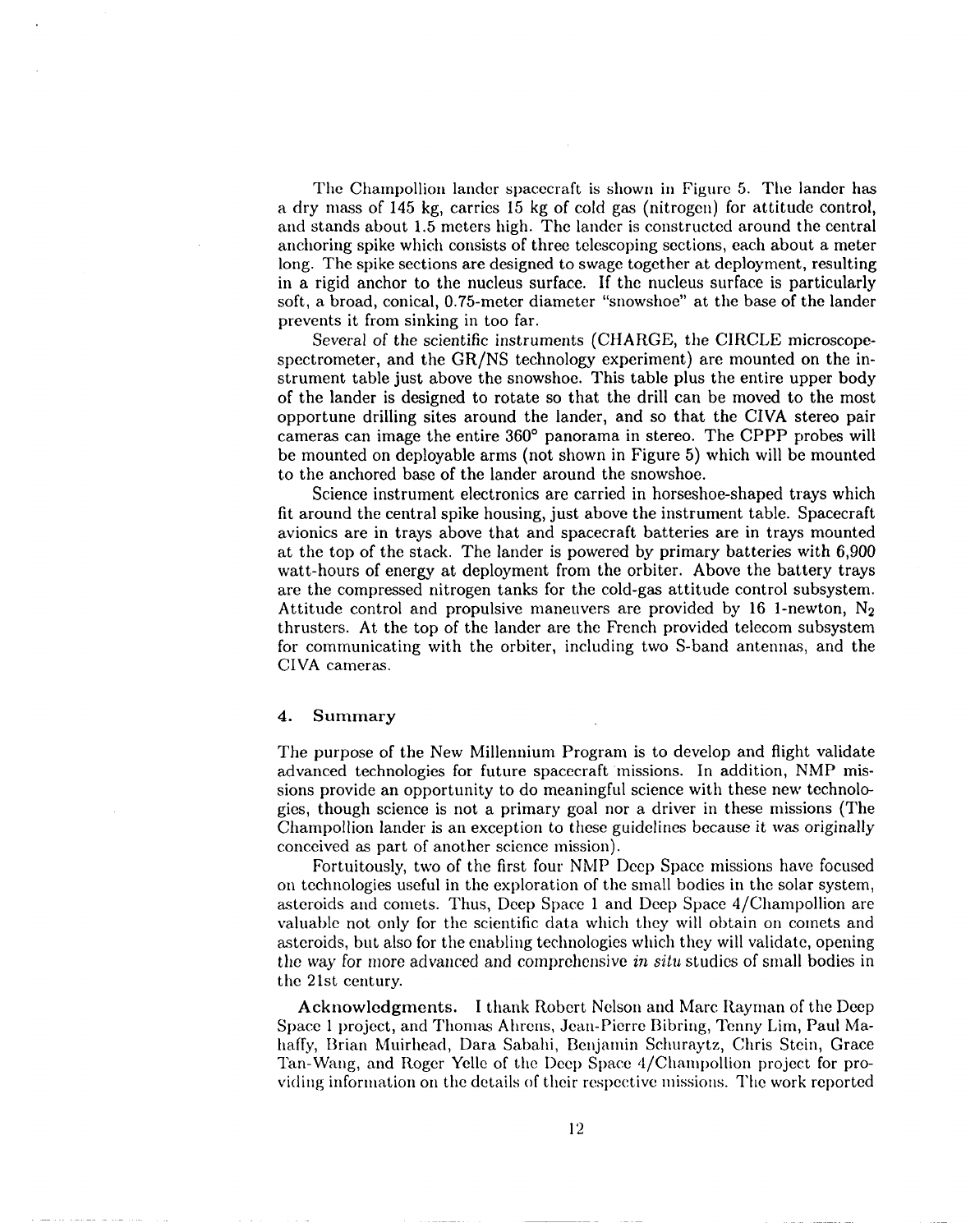

 $\ddot{\phantom{0}}$ 

Figure 5. Champollion lander spacecraft showing major subsystems and instruments. As with the orbiter, not all instruments and subsystems are shown yet in the drawings. In particular, the deployable CPPP arms and two of the CIRCLE near-field cameras are not yet included.